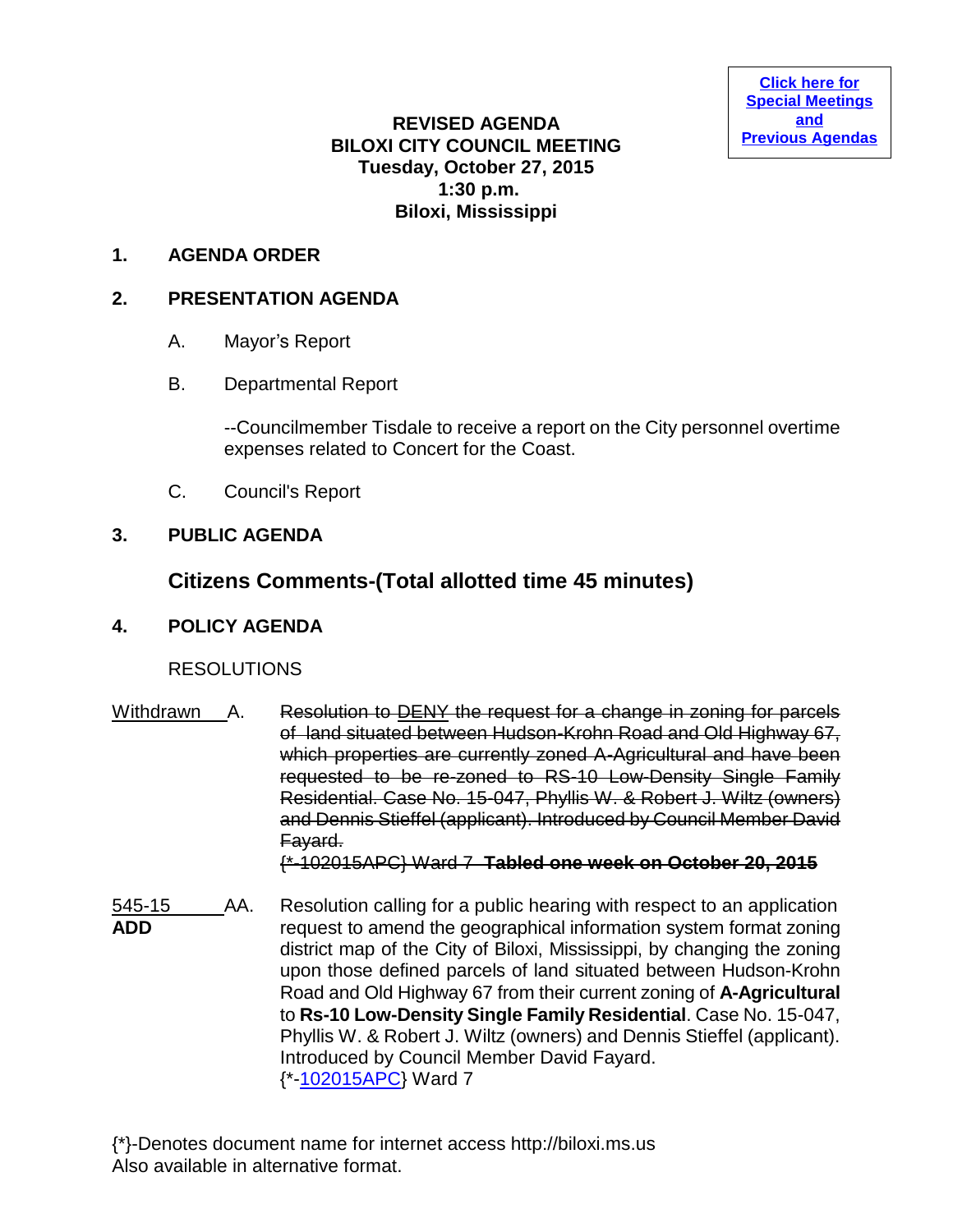## **4. POLICY AGENDA**

- **REMOVE** B. Resolution for an application request to grant Preliminary Subdivision Plat approval, inclusive of a Lot Length-to-Width Ratio Variance, for two (2) proposed single-family lots contained within the proposed one-hundred and thirty-one (131) lot single-family residential subdivision submitted under the working title: Lorraine Road Subdivision, for properties located between Hudson-Krohn Road and Old Highway 67. Case No. 15-048, Phyllis W. & Robert J. Wiltz (owners) and Dennis Stieffel (applicant). Introduced by Mayor Andrew "FoFo" Gilich. {\*-102715APC} Ward 7
- 546-15 C. Resolution to reconsider Resolution No. 524-15 and call for a Public **ADD** Hearing for an application request for Preliminary Subdivision Plat approval for an eighty-seven (87) lot mixed-use subdivision, submitted under the working title: Smith Tract Subdivision, for property involving 86 single-family residential lots and 1 commercial lot for properties collectively identified as 13151 Old Highway 67. Case No. 15-050, Sheila A. Smith (owner) and Dennis Stieffel & Associates (applicant). Introduced by Council Member Dixie Newman. {\*[-102715COU}](http://www.biloxi.ms.us/agendas/citycouncil/2015/102715/102715cou.pdf) Ward 7

## **5. CONSENT AGENDA**

- 547-15 A. Resolution to accept and execute Change Order No. 26 on the contract with W.G. Yates & Sons Construction, Inc. for Project No. 978, Baseball Stadium-Caillavet Park, Package 3-General Works. Introduced by Mayor Andrew "FoFo" Gilich. {\*[-102715ACP}](http://www.biloxi.ms.us/agendas/citycouncil/2015/102715/102715acp.pdf)
- 548-15 B. Resolution to accept and execute Change Order No. 19 on the contract with Oscar Renda Contracting, Inc. for the Biloxi Infrastructure Repair Program, North Contract –SXSN-KG638/K7112 (SXSN, GRN1&2, GRN3, GRN4, GRN5, GRS1&2, GRS3&4, AND DIV1&2, Project Nos. KG6389/KG640/KG641/KG643/K7112 Construction. Introduced by Mayor Andrew "FoFo" Gilich. {\*[-102715BCP}](http://www.biloxi.ms.us/agendas/citycouncil/2015/102715/102715bcp.pdf)
- 549-15 C. Resolution to accept and execute Change Order No. 20 on the contract with Oscar Renda Contracting, Inc. for the Biloxi Infrastructure Repair Program, North Contract –SXSN-KG638/K7112 (SXSN, GRN1&2, GRN3, GRN4, GRN5, GRS1&2, GRS3&4, AND DIV1&2, Project Nos. KG6389/KG640/KG641/KG643/K7112 Construction. Introduced by Mayor Andrew "FoFo" Gilich. {\*[-102715CCP}](http://www.biloxi.ms.us/agendas/citycouncil/2015/102715/102715ccp.pdf)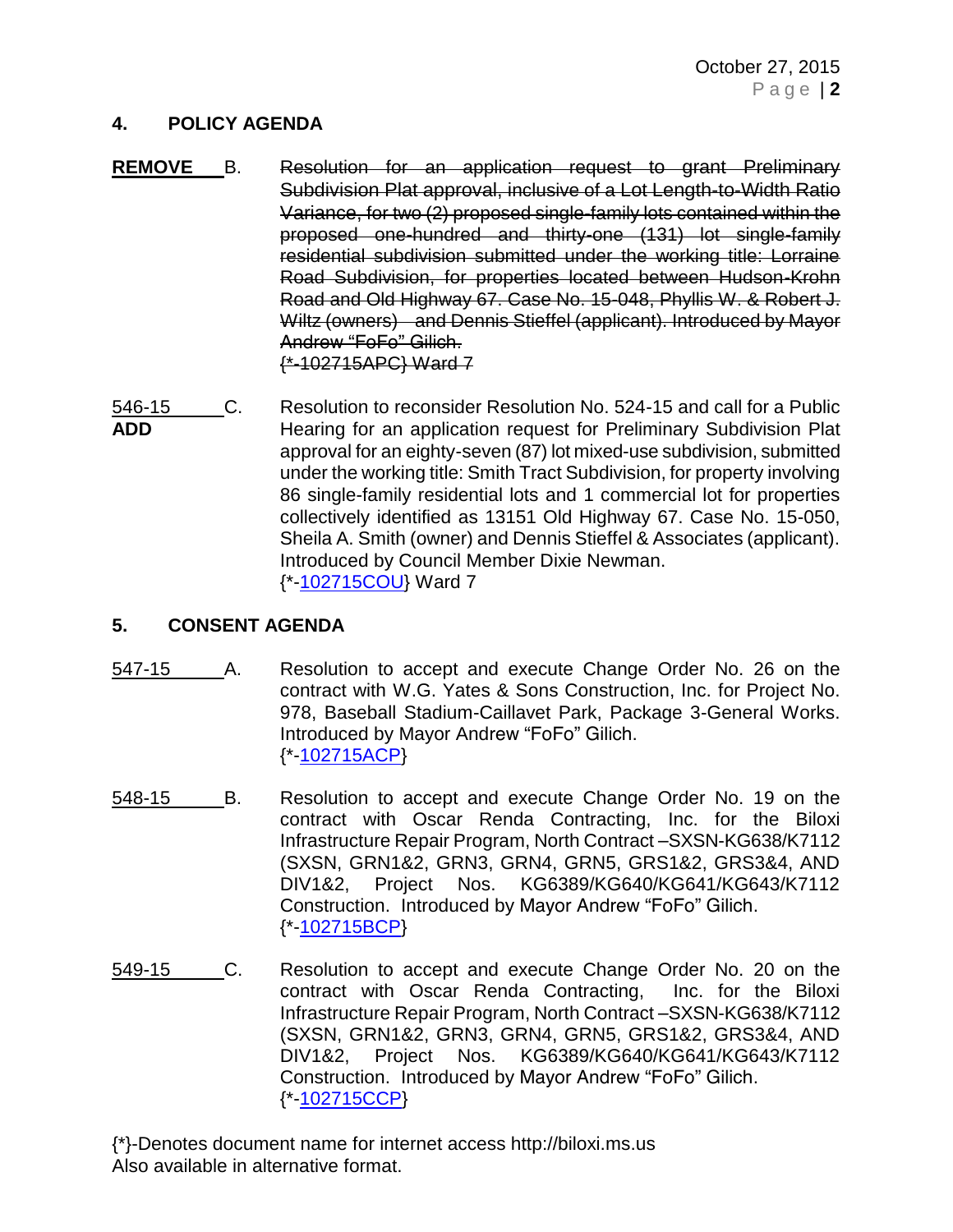October 27, 2015 P a g e | **3**

### **5. CONSENT AGENDA-Continued**

- 550-15 D. Resolution to accept and execute Change Order No. 21 on the contract with Oscar Renda Contracting, Inc. for the Biloxi Infrastructure Repair Program, North Contract – SXSN-KG638/K7112 (SXSN, GRN1&2, GRN3, GRN4, GRN5, GRS1&2, GRS3&4, AND DIV1&2, Project Nos. KG6389/KG640/KG641/KG643/K7112 Construction. Introduced by Mayor Andrew "FoFo" Gilich. {\*[-102715DCP}](http://www.biloxi.ms.us/agendas/citycouncil/2015/102715/102715dcp.pdf)
- 551-15 E. Resolution to accept and enter into the Digital Color Copier Service Agreement with South Mississippi Business Machines for the Sharp MX-4140N Copier, Serial No. 45126397 utilized by the Biloxi Police Department. Introduced by Mayor Andrew "FoFo" Gilich. {\*[-102715ECP}](http://www.biloxi.ms.us/agendas/citycouncil/2015/102715/102715ecp.pdf)
- 552-15 F. Resolution to accept and enter into the Digital Color Copier Service Agreement with South Mississippi Business Machines for the Sharp MX-4140N Copier, Serial No. 45126327 utilized by the Biloxi Police Department. Introduced by Mayor Andrew "FoFo" Gilich. {\*[-102715FCP}](http://www.biloxi.ms.us/agendas/citycouncil/2015/102715/102715fcp.pdf)
- 553-15 G. Resolution to accept and enter into the Digital Copier Service Agreement and the MFP Software Agreement with South Mississippi Business Machines for the Sharp AR-M500N Copier, Serial No. 85007672, utilized by the Biloxi Parks & Recreation Department. Introduced by Mayor Andrew "FoFo" Gilich. {\*[-102715GCP}](http://www.biloxi.ms.us/agendas/citycouncil/2015/102715/102715gcp.pdf)
- 554-15 H. Resolution to accept and enter into the Digital Copier Service Agreement with South Mississippi Business Machines for the Sharp MX-M453N Copier, Serial No. 95032638, utilized by the Biloxi Parks & Recreation Department. Introduced by Mayor Andrew "FoFo" Gilich. {\*[-102715HCP}](http://www.biloxi.ms.us/agendas/citycouncil/2015/102715/102715hcp.pdf)
- 555-15 I. Resolution to accept and enter into the Digital Copier Service Agreement with South Mississippi Business Machines for the Samsung SCX-5935FN - Serial No. Z2P3BAKZ900247E, utilized by the Parks & Recreation Department. Introduced by Mayor Andrew "FoFo" Gilich. {\*[-102715ICP}](http://www.biloxi.ms.us/agendas/citycouncil/2015/102715/102715icp.pdf)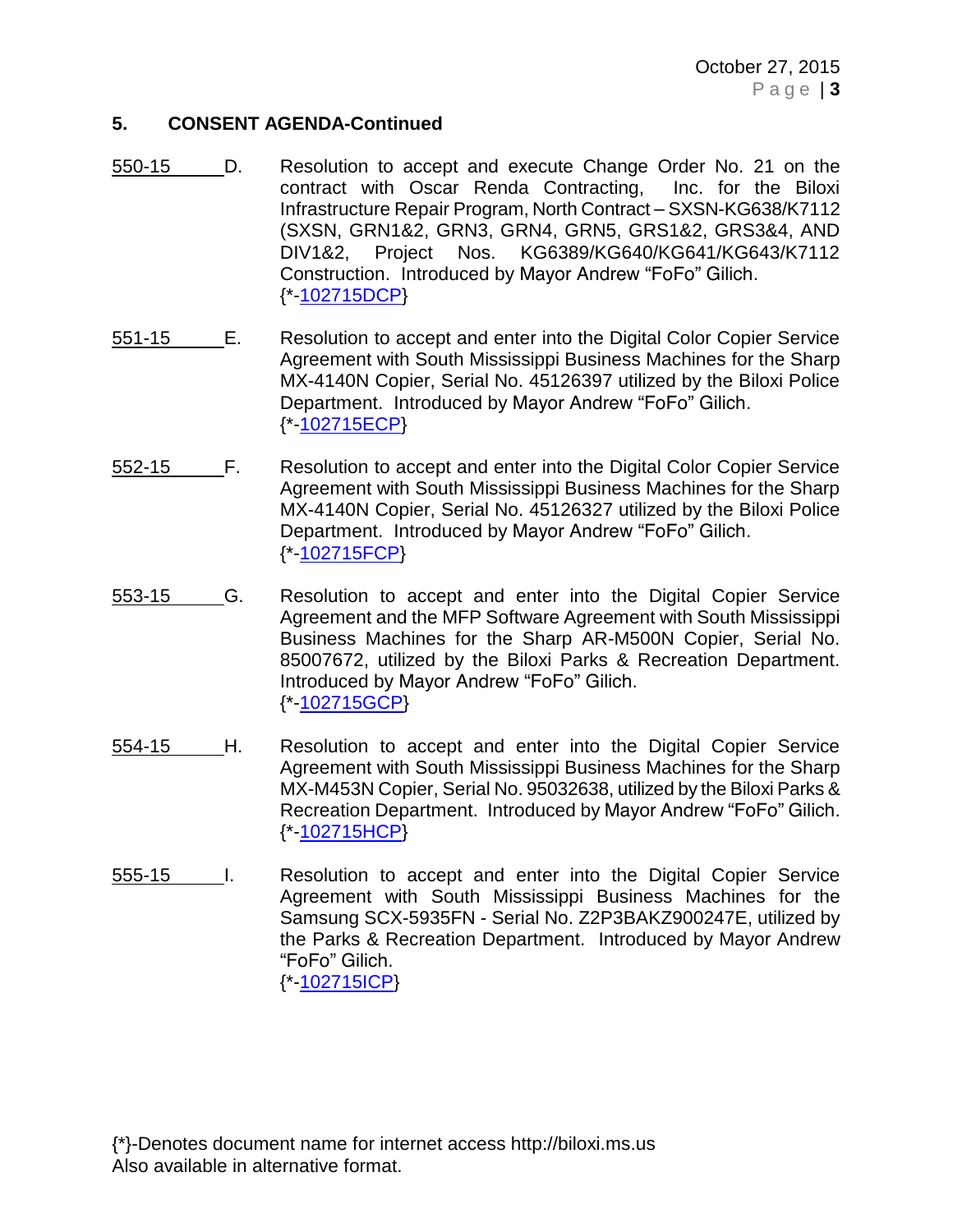October 27, 2015 P a g e | **4**

### **5. CONSENT AGENDA-Continued**

- 556-15 J. Resolution to accept and enter into the Digital Color Copier Service Agreement with South Mississippi Business Machines for the Sharp MX-2300N, Serial Number 7507537X utilized by the Public Works Department. Introduced by Mayor Andrew "FoFo" Gilich. {\*[-102715JCP}](http://www.biloxi.ms.us/agendas/citycouncil/2015/102715/102715jcp.pdf)
- 557-15 K. Resolution to accept and enter into the Digital Copier Service Agreement with South Mississippi Business Machines for the Sharp MX-M453U Copier, Serial Number 95007556, utilized by the Biloxi Municipal Court. Introduced by Mayor Andrew "FoFo" Gilich. {\*[-102715KCP}](http://www.biloxi.ms.us/agendas/citycouncil/2015/102715/102715kcp.pdf)
- 558-15 L. Resolution to accept and enter into the Digital Copier Service Agreement with South Mississippi Business Machines for the Sharp MX-2615N Copier, Serial No. 3505859X, utilized by the Public Works Department. Introduced by Mayor Andrew "FoFo" Gilich. {\*[-102715LCP}](http://www.biloxi.ms.us/agendas/citycouncil/2015/102715/102715lcp.pdf)
- 559-15 M. Resolution to accept and enter into the Maintenance Agreement with Canon Solutions America at the rates referenced above for the C7065 Copier, Serial No. HJY5028, utilized by the Biloxi Visitor's Center. Introduced by Mayor Andrew "FoFo" Gilich. {\*[-102715MCP}](http://www.biloxi.ms.us/agendas/citycouncil/2015/102715/102715mcp.pdf)
- 560-15 N. Resolution to accept and execute Revised Change Order No. 13 and Final on the contract with L. J. Construction, Inc. for Project No. 978, Caillavet Park Baseball Stadium - Package 1B - Utility and Storm Drainage. Introduced by Mayor Andrew "FoFo" Gilich. {\*[-102715NCP}](http://www.biloxi.ms.us/agendas/citycouncil/2015/102715/102715ncp.pdf)
- 561-15 O. Resolution to accept the annual service agreement with Corrpor for the water storage tank cathodic protection system. Introduced by Mayor Andrew "FoFo" Gilich. {\*[-102715OCP}](http://www.biloxi.ms.us/agendas/citycouncil/2015/102715/102715ocp.pdf)
- 562-15 P. Resolution authorizing mutual assistance agreement with the City of D'Iberville for fire protection services. Introduced by Mayor Andrew "FoFo" Gilich. {\*[-102715AFIRE}](http://www.biloxi.ms.us/agendas/citycouncil/2015/102715/102715afire.pdf)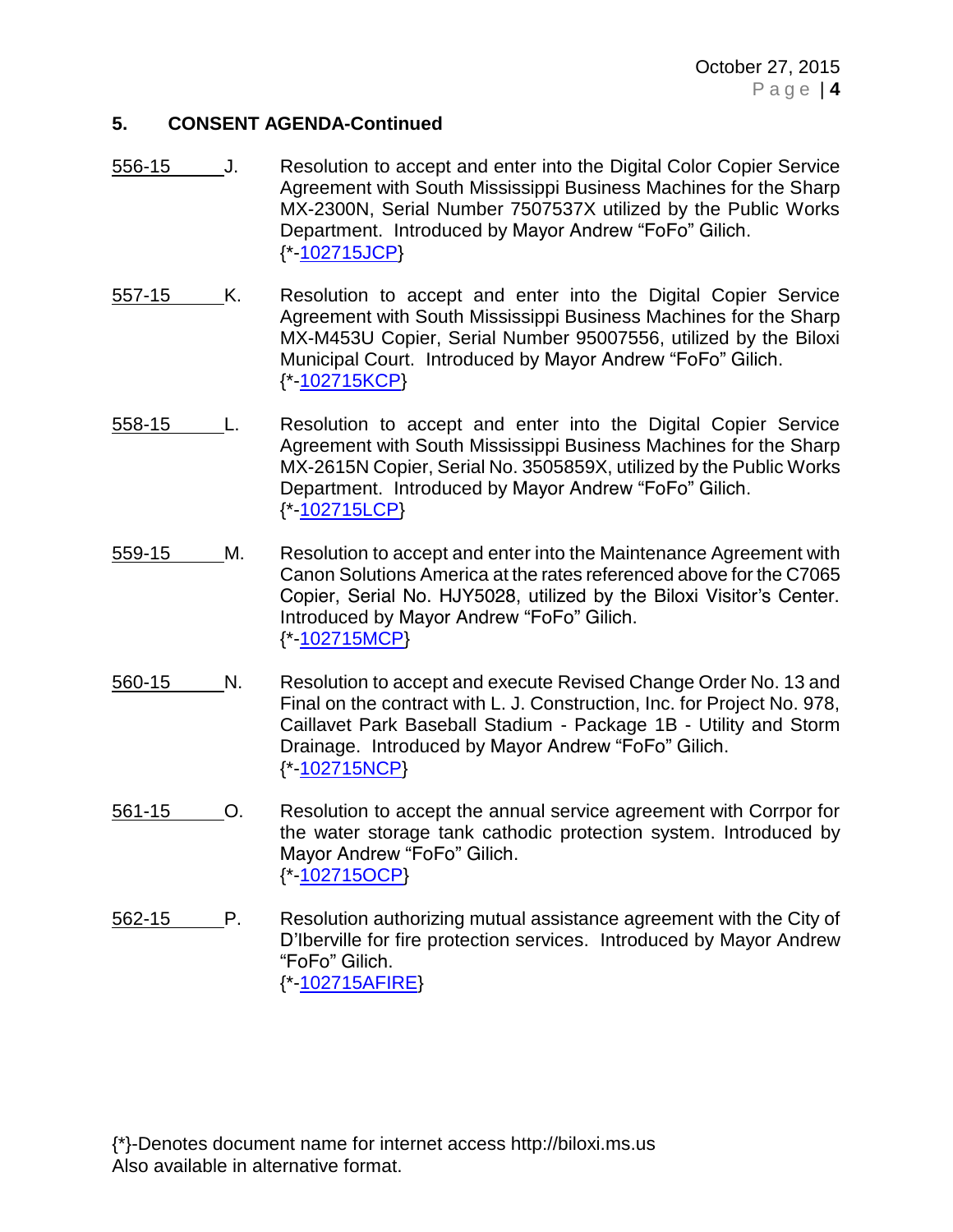## **5. CONSENT AGENDA-Continued**

- 563-15 Q. Resolution amending the municipal budget for the fiscal year ending September 30, 2016 and providing expenditure appropriations in the Fire Department in the amount \$1,168.00. Introduced by Mayor Andrew "FoFo" Gilich. {\*[-102715BFIRE}](http://www.biloxi.ms.us/agendas/citycouncil/2015/102715/102715bfire.pdf)
- 564-15 R. Resolution authorizing execution of a professional services contract **SUBSTITUTE** with Coastal Environments, Inc. for archaeological monitoring services. Introduced by Mayor Andrew "FoFo" Gilich. {\*[-102715AED}](http://www.biloxi.ms.us/agendas/citycouncil/2015/102715/102715aed.pdf)
- 565-15 S. Resolution authorizing negotiated settlement with Deidre Colson (441 Walda Drive). Introduced by Mayor Andrew "FoFo" Gilich. {\*[-102715ALEG}](http://www.biloxi.ms.us/agendas/citycouncil/2015/102715/102715aleg.pdf)
- 566-15 T. Resolution to authorize the Mayor and/or Municipal Clerk, by using methodology to establish just compensation and sign certification for Restore Biloxi Infrastructure Project-KG-645. Introduced by Mayor Andrew "FoFo" Gilich. {\*[-102715AFSP}](http://www.biloxi.ms.us/agendas/citycouncil/2015/102715/102715afsp.pdf)
- 567-15 U. Resolution to approve and execute a budget modification relative to the Katrina Supplemental CDBG Program Round I Community Revitalization Grant funds from MDA, which includes the Lighthouse Park and Visitors Center, R-1 03-122-01-KCR. Introduced by Mayor Andrew "FoFo" Gilich. {\*[-102715BFSP}](http://www.biloxi.ms.us/agendas/citycouncil/2015/102715/102715bfsp.pdf)
- 568-15 V. Resolution to approve and execute an agreement with the Mississippi Development Authority Disaster Recovery Division relative to the closeout of Disaster Recovery Division Grant Programs in connection with Katrina Supplemental CDBG Program Round I Community Revitalization Grant funds from MDA, which includes the Lighthouse Park and Visitors Center, R-103-122-01-KCR. Introduced by Mayor Andrew "FoFo" Gilich. {\*[-102715CFSP}](http://www.biloxi.ms.us/agendas/citycouncil/2015/102715/102715cfsp.pdf)
- 569-15 W. Resolution to authorize and approve the lowest and best quotes received for the 2015 Christmas Decoration Installation from Lamey Electric (a,c) and Ralph Marsh (b) in the total amount of \$38,300.00. Funding: Administration Budget. Introduced by Mayor Andrew "FoFo" Gilich. {\*[-102715APUR}](http://www.biloxi.ms.us/agendas/citycouncil/2015/102715/102715apur.pdf)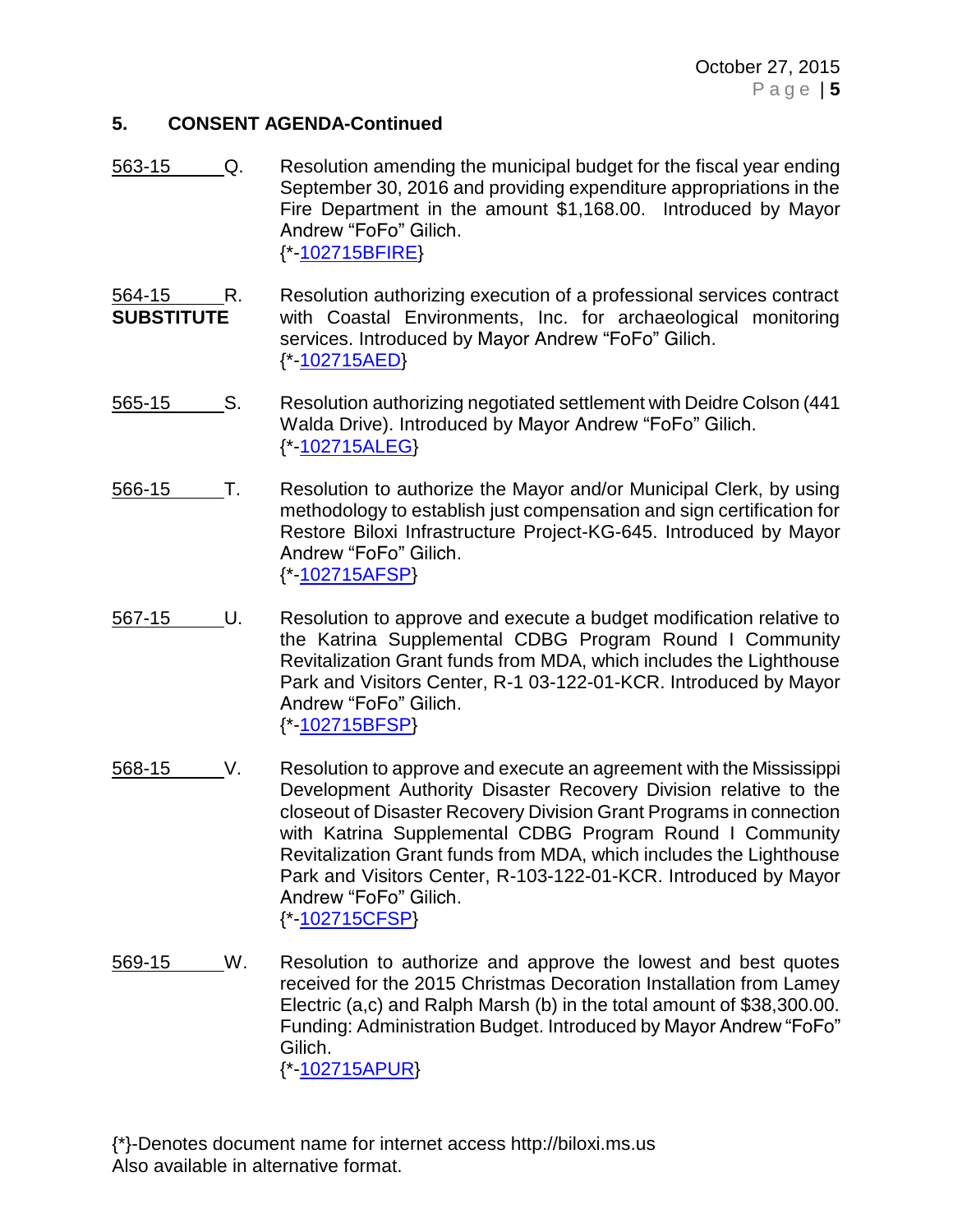## **5. CONSENT AGENDA-Continued**

- 570-15 X. Resolution to correct an inadvertent error in the minutes of the special meeting on August 18, 2015. Introduced by Council President Felix O. Gines. {\*[-102715COU}](http://www.biloxi.ms.us/agendas/citycouncil/2015/102715/102715cou.pdf)
- 571-15 Y. Resolution authorizing contract with Grace Aaron for professional services for various development-related activities including grant preparation and administration for the City of Biloxi. Introduced by Mayor Andrew "FoFo" Gilich. {\*[-102715BLEG}](http://www.biloxi.ms.us/agendas/citycouncil/2015/102715/102715bleg.pdf)
- 572-15 Z. Resolution authorizing lease purchase agreement with The First Bank regarding equipment purchase for Public Works Department. Introduced by Mayor Andrew "FoFo" Gilich. {\*[-102715CLEG}](http://www.biloxi.ms.us/agendas/citycouncil/2015/102715/102715cleg.pdf)
- 573-15 AA. Resolution authorizing mutual assistance agreement with the Secretary of the Air Force through the Commander  $81<sup>ST</sup>$  Training Wing, Keesler Air Force Base, MS and the City of Biloxi for Fire Protection Services. Introduced by Mayor Andrew "FoFo" Gilich. {\*[-102715CFIRE}](http://www.biloxi.ms.us/agendas/citycouncil/2015/102715/102715cfire.pdf)

# 574-15 **6. ROUTINE AGENDA** {\*[-102715RTN}](http://www.biloxi.ms.us/agendas/citycouncil/2015/102715/102715rtn.pdf)

Section 1: To accept bids submitted by each vendor in the amount shown below as the lowest and/or best bid based on the recommendation of the Executive Branch to accept each such bid as follows:

| Α. | (Purchase #1)<br>VENDOR-<br><b>AMOUNT-</b> | Code Enforcement/Community Development<br><b>SEE ATTACHED</b><br><b>SEE ATTACHED</b> |
|----|--------------------------------------------|--------------------------------------------------------------------------------------|
| В. | (Purchase #2)<br>VENDOR-<br><b>AMOUNT-</b> | Code Enforcement/Community Development<br><b>SEE ATTACHED</b><br><b>SEE ATTACHED</b> |
| C. | (Purchase #3)<br>VENDOR-<br><b>AMOUNT-</b> | Code Enforcement/Community Development<br><b>SEE ATTACHED</b><br><b>SEE ATTACHED</b> |